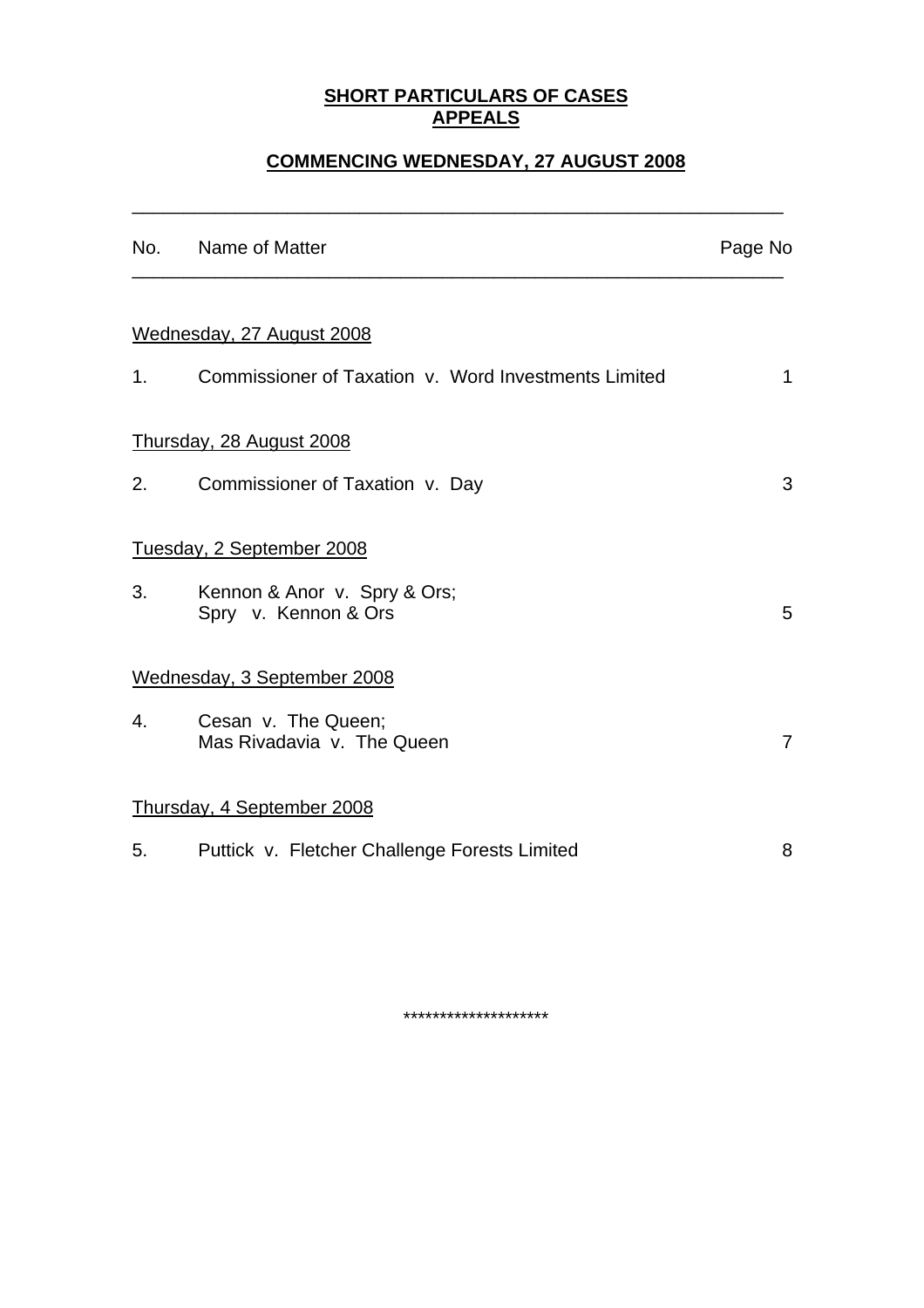### **COMMISSIONER OF TAXATION OF THE COMMONWEALTH OF AUSTRALIA v WORD INVESTMENTS LIMITED (M41/2008)**

| Court appealed from: | Full Court, Federal Court of Australia |
|----------------------|----------------------------------------|
| Date of judgment:    | 14 November 2007                       |

Date special leave granted: 23 May 2008

In March 2002 the respondent ("Word") applied to the appellant for endorsement as a charitable entity pursuant to subdivision 50-B of Division 50 of Part 2-15 of the *Income Tax Assessment Act* 1997 (Cth) ("the Act"). The application was refused, on the ground that Word was not an organisation "instituted to advance or promote charitable purposes". Word is a company which was established in 1975 by Wycliffe Bible Translators Australia ("Wycliffe") to provide it with financial and fund raising support. Wycliffe is an evangelical missionary organisation that seeks to spread the Christian religion through literacy and translation work, primarily in the third world. The commercial activities carried on by Word included a funeral business and a financial planning business.

The Administrative Appeals Tribunal (Pascoe SM) affirmed the decision of the appellant. The Tribunal held that the funeral business was a commercial operation for the purpose of making a commercial profit. It did not accept that Word was a charitable institution whilst operating that business.

Word's appeal to the Federal Court (Sundberg J) was successful. His Honour found that the Tribunal had made two errors of law. First, it was wrong to consider the funeral business in isolation from the remainder of Word's operations. The question was not whether the funeral business was a charitable organisation, but whether Word was. The second error was to draw an unwarranted distinction between active and passive investment. Sundberg J thought that distinction was at odds with the practice of contemporary charitable organisations, many of which had established business ventures to generate the income necessary to support their activities.

The Full Federal Court (Stone, Allsop and Jessup JJ) dismissed the appellant's appeal. The Full Court found that the primary judge had accurately described the test as follows: "In determining whether an institution is charitable, it is necessary to consider the institution's essential object, which is itself to be determined by a consideration of the purpose of its formation, its constitution and its activities". The Court considered that on the proper understanding of Word's memorandum of association, the purpose of all its activities was, and could only be, religious and charitable. The commercial nature of the activities did not necessarily destroy the capacity of the company to be characterised as a charitable institution.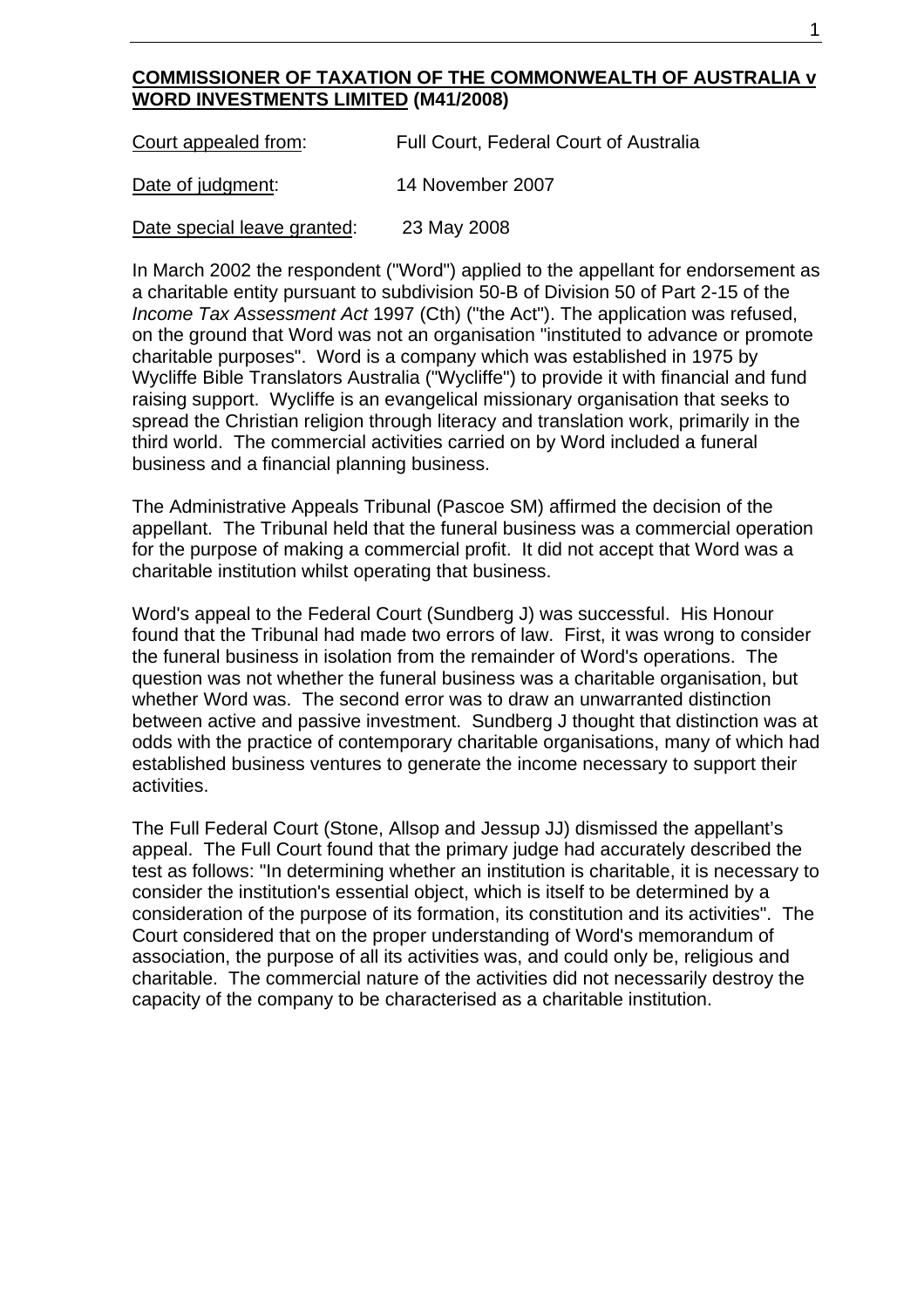The grounds of appeal include:

- The Full Court erred in finding that, on the proper construction of the memorandum of association:
	- (a) the purpose of all the respondent's activities was, and could only be, religious and therefore charitable;
	- (b) the substantive objects were wholly charitable.
- The Full Court erred in finding that, during the relevant period, the respondent applied all of its profits for charitable purposes.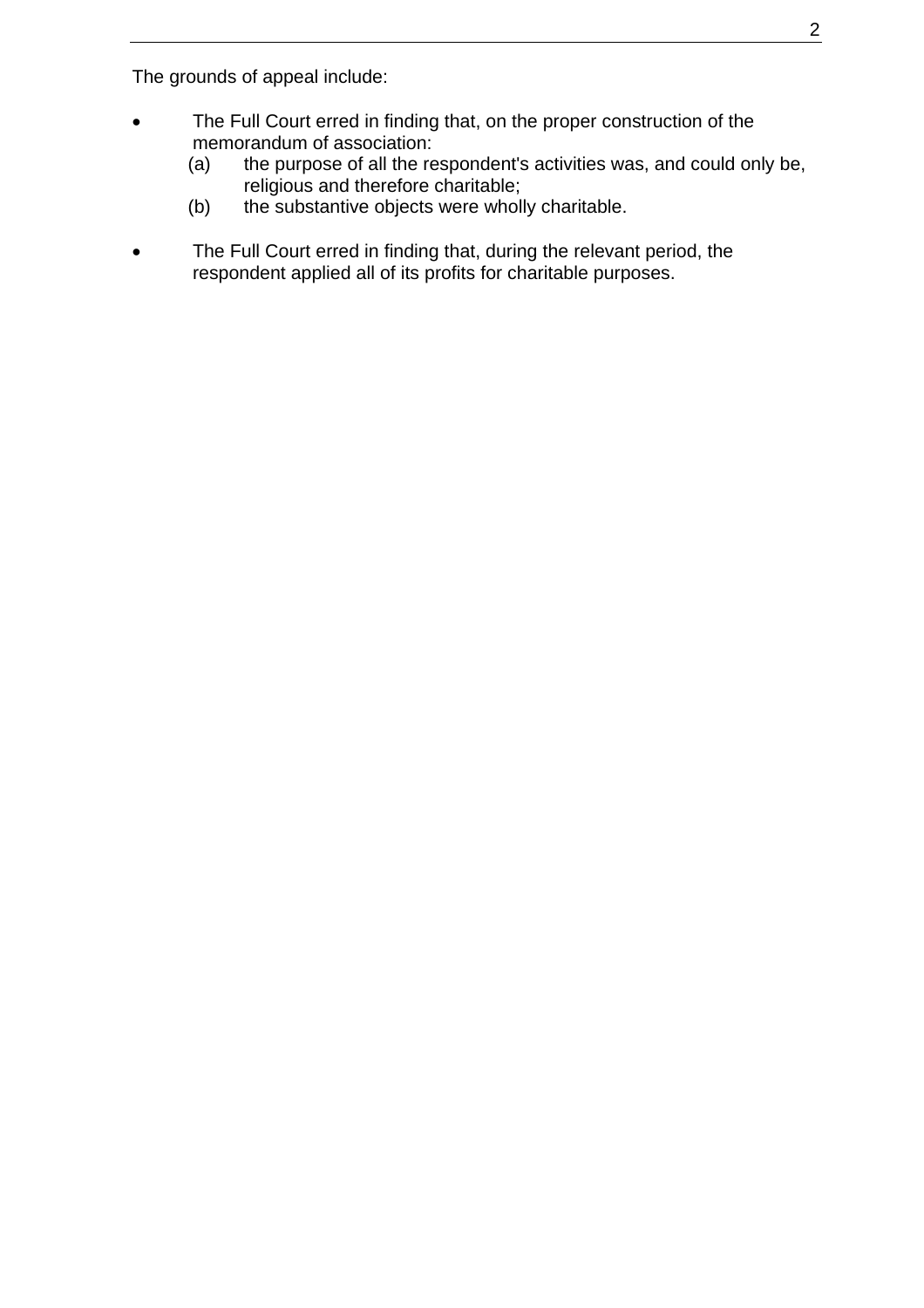### **COMMISSIONER OF TAXATION v DAY (S315/2008)**

Court appealed from: Full Court of the Federal Court of Australia Date of judgment: 21 December 2007 Date of grant of special leave: 13 June 2008

This matter concerns the deductibility of legal expenses ("the expenses") incurred by Mr Shane Day ("the Taxpayer") arising from his defence of three sets of charges brought against him pursuant to the *Public Service Act 1922* (Cth).

The Taxpayer appealed against a decision of the Commissioner of Taxation ("the Commissioner") in relation to an objection against the deducibility of the expenses for the 2001/02 financial year. Justice Emmett disallowed their deductibility with respect to the first set of charges, but allowed it concerning the second set. His Honour however found that the Commissioner was estopped from denying deductibility with respect to the third set of charges. That estoppel was said to arise from a consent judgment concerning that set of charges.

The Commissioner appealed against the estoppel finding in respect of the third set of charges. The Taxpayer however cross-appealed concerning the deductibility findings concerning the first and third set of charges.

On 21 December 2007 the Full Federal Court (Spender, Dowsett & Edmonds JJ) upheld the Commissioner's appeal. Their Honours also upheld the Taxpayer's cross-appeal. Justice Spender (with whom Justice Edmonds agreed) held that there was no issue estoppel and that Justice Emmett had erred in so finding. This was because the consent judgment involved no determination of the issues, including the deductibility of the expenses under section 8-1 of the *Income Assessment Tax Act 1997* (Cth) ("the Act").

With respect to the cross-appeal, Justice Spender held that the expenses associated with all sets of charges were deductible pursuant to section 8-1 of the Act. His Honour also held that Justice Emmett's reasoning (but not his conclusion) was correct when Justice Emmett said that:

"If incurring costs can be shown to contribute to the success of an employee in defending himself from dismissal from his employment and costs are incurred to preserve the employee's entitlement to receive, in return for his services, assessable income, the costs will be deductible."

Justice Dowsett also held that the Commissioner's estoppel appeal should be allowed. His Honour however held that Justice Emmett was correct to conclude that the expenses relating to the first and third set of charges were not deductible pursuant to section 8-1 of the Act. He also agreed with Justice Emmett that none of the conduct, the subject of the third set of charges, related to the Taxpayer's discharge of his duties as an ACS officer.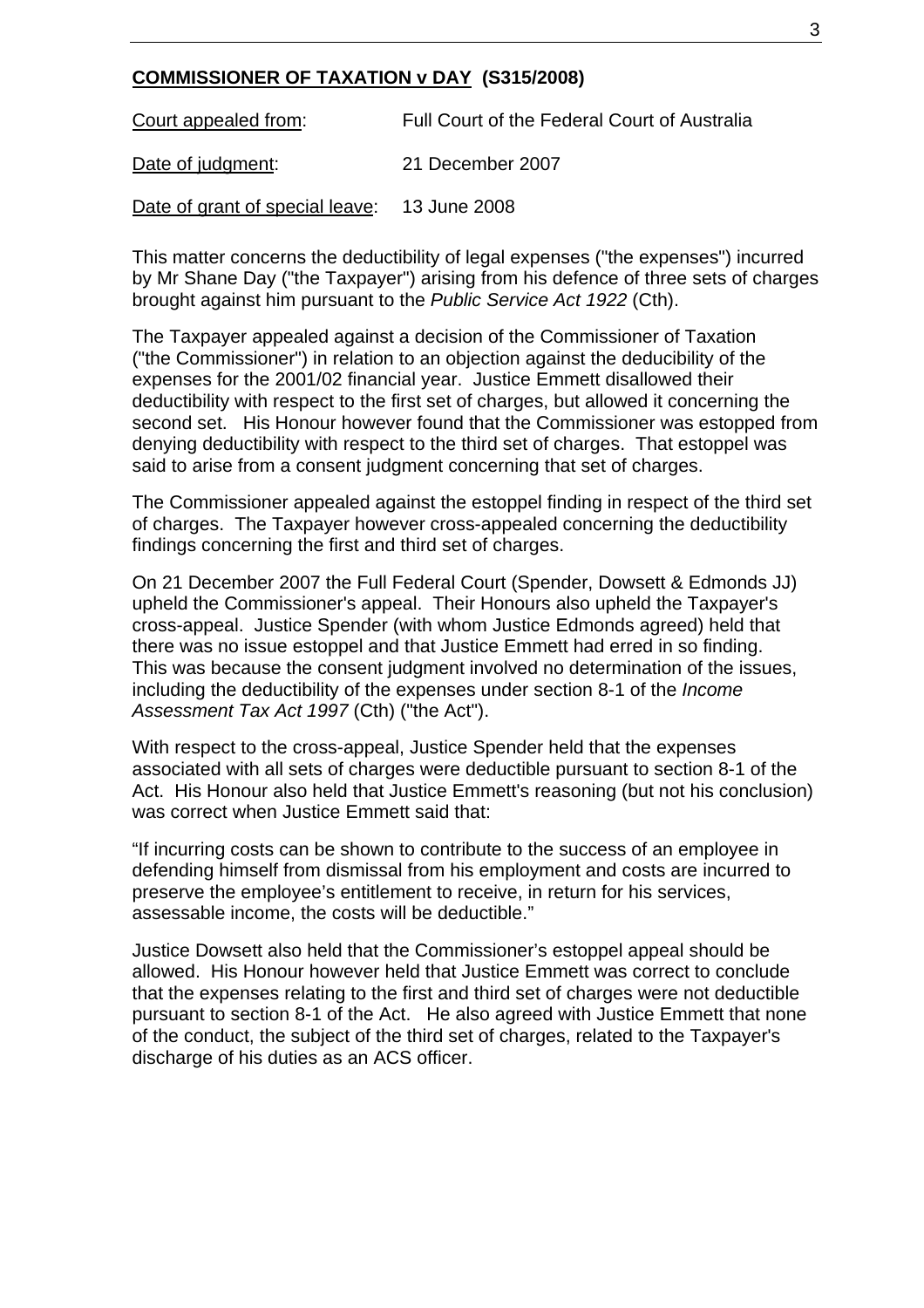The grounds of appeal include:

• The Full Court erred in holding that legal expenses incurred by the Taxpayer relating to charges made against him under the Act referred to in the judgments below as the "first charges" and the "third charges", were allowable deductions to the Taxpayer under section 8-1 of the Act.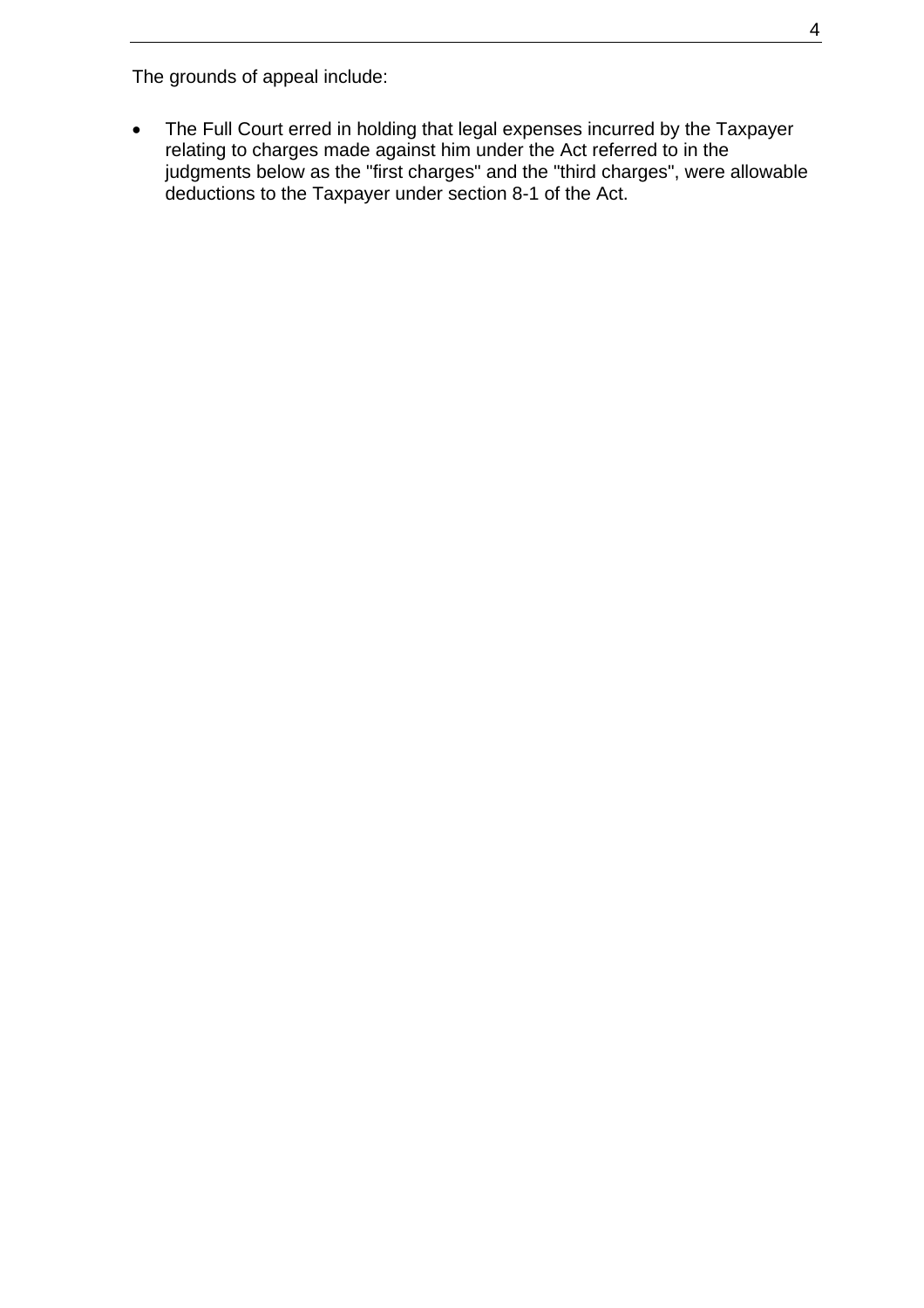#### **SPRY v KENNON & ORS (M25/2008); KENNON & ORS v SPRY & ORS (M26/2008)**

| Court appealed from:        | Full Court of the Family Court of Australia |  |
|-----------------------------|---------------------------------------------|--|
| Date of judgment:           | 13 July 2007                                |  |
| Date special leave granted: | 7 March 2008                                |  |

Ian Spry ('the husband') and Helen Spry ('the wife') were married in December 1978 and divorced on 17 February 2003. On 21 June 1968 the ICF Spry Trust ('the Spry Trust') was created orally. The husband was the settlor and trustee of the Spry Trust, and made all the financial contributions to it. On 15 October 1981 the Spry Trust instrument was executed and the husband was and always has been the sole trustee. Under the terms of the Spry Trust, the beneficiaries were defined to mean all issue of the husband's father and all persons married to such issue. In 1983, by a deed executed by the husband (in his personal capacity and as a trustee of the Spry Trust) and by the wife, it was provided that the term "issue" in the definition of "the beneficiaries" should include all descendants of the husband's father however remote and not merely children; that the husband "*release and abandon all and any beneficial interest or rights held by him or which may hereafter be held by him under the trust instrument, or under the trust, or in the trust fund, or income thereof*"; and confirmed that "*by reason hereof he cease[d] to be a beneficiary of the trust or a person to whom or for whose benefit all or any part of the trust fund and income thereof may be applied*". Finally, the deed provided that any variation of the trust should be invalid to the extent to which it purported to confer directly or indirectly any right or benefit upon the husband.

On 7 December 1998 the husband executed an instrument of variation which excluded both himself and the wife absolutely and irrevocably from having or obtaining any interest in the capital of the Spry Trust. The instrument was executed by the husband without communication of that fact to the wife. There were four children of the marriage. On 18 January 2002 (after the parties had separated in October 2001) the husband established four individual trusts for the benefit of each child, all in similar form. On that day the assets of the Spry Trust were distributed equally to each of the children's trusts.

On 19 April 2002 the wife instituted proceedings in the Family Court which were heard by Strickland J in August 2005. His Honour ultimately made orders settling property, including an order setting aside the instrument of variation of 7 December 1998. This was done pursuant to s 106B of the *Family Law Act* 1975 (Cth) ('the Act'). Strickland J also ordered that the instrument of 18 January 2002, whereby the income and capital of the Spry Trust fund was applied to the children's trusts, was to be set aside pursuant to s 106B. This had the effect that the pool of assets to be taken into account for the purposes of making the order for property settlement included the amounts the subject of the children's trusts, which was some \$4.64 million.

A majority of the Full Court (Bryant CJ and Warnick J, Finn J dissenting) dismissed the husband's appeal. The question was whether, from the execution of the 1983 deed, the assets of the Spry Trust could properly be regarded as the husband's property. This in turn depended on whether or not the 1983 deed could be cancelled. Bryant CJ found that it remained open to the husband at all relevant times since 1983 to cancel the deed. Warnick J, with whom Bryant CJ largely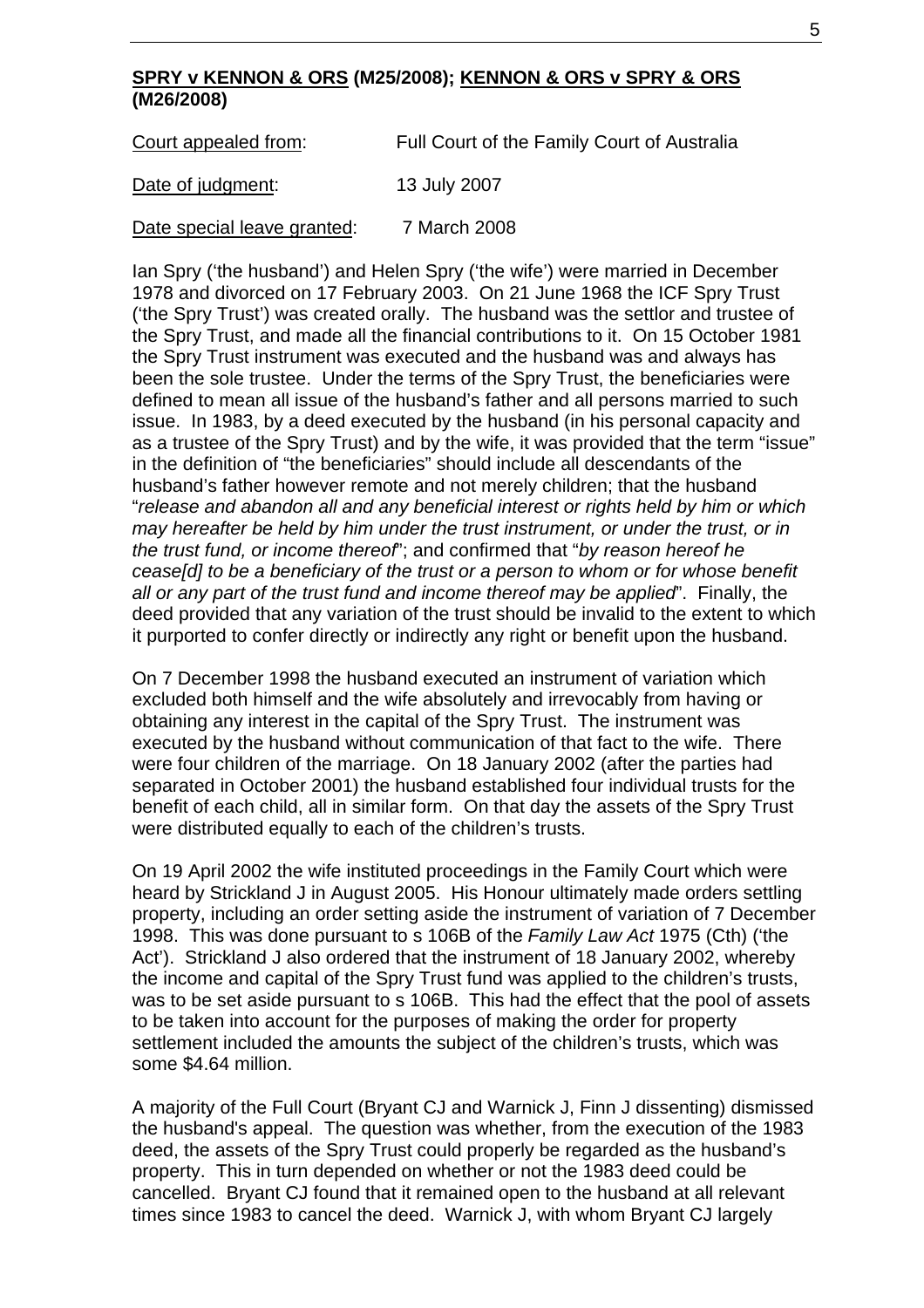agreed, found that the 1983 deed could not vary the substratum of the Spry Trust and the husband remained within the enumeration of beneficiaries, albeit having relinquished his entitlement to consideration in the exercise of the trustee's discretion, and declared himself no longer a beneficiary. To reverse his election, no variation of the Spry Trust was required and the release by the husband of the 1983 deed of his entitlements as a beneficiary of the Spry Trust could be rescinded. The trial judge was correct in setting aside the 1998 instrument and the 2002 dispositions and including the assets of the Spry Trust in the pool of assets for division.

In dissent, Finn J held that as from the execution of the 1983 deed those assets could not properly be regarded as the husband's property and he did not have control in any relevant sense over the assets. The release containing cl. 2 of the 1983 deed having been executed, it could not be withdrawn.

The grounds of appeal include:

- The majority erred in holding that the release by deed dated 4 March 1983 could be revoked, rescinded or cancelled or otherwise vitiated or rendered inefficacious so as to cause the assets of the trust created on 21 June 1968 or any part thereof to be included in the property of the releasor.
- The majority erred in so far as they proceeded on the basis that the trustee of the trust could be compelled or empowered to add the releasor as a beneficiary or as a person having beneficial interests in or rights under the trust.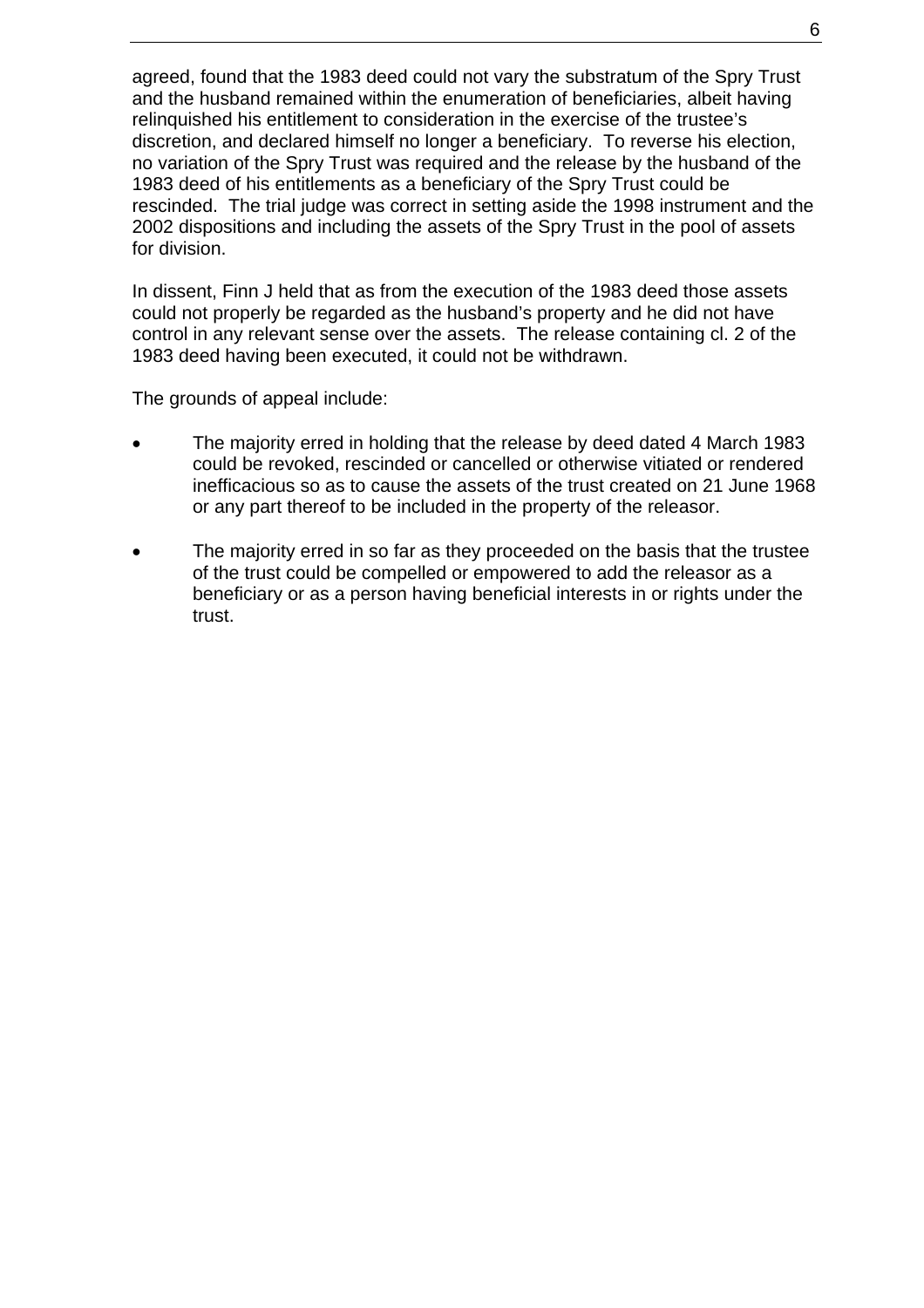## **CESAN v THE QUEEN (S233/2008), MAS RIVADAVIA v THE QUEEN (S236/2008)**

Court appealed from: New South Wales Court of Criminal Appeal

Date of judgment: 5 September 2007

Date special leave grantedl: 16 May 2008

On 28 June 2004, the appellants, Cesan and Mas Rivadavia, were found guilty by a jury of conspiracy to import into Australia a commercial quantity of the drug known as ecstasy. They had been charged under section 11.5 of the *Criminal Code* 1995 (Cth) with conspiring with each other and with others to import a commercial quantity of narcotic goods, as defined under section 233B of the *Customs Act* 1901 (Cth).

The appellants were sentenced on 18 March 2005. Cesan was sentenced to imprisonment for thirteen years six months with a non-parole period of nine years. Mas Rivadavia was sentenced to imprisonment for eleven years for this offence but, associated with a sentence for a separate offence of conspiring to import heroin, he was required to serve a sentence of fifteen years imprisonment with a non-parole period of ten years.

Both appellants appealed against conviction and sentence. It was claimed that the trial Judge had fallen asleep during parts of the trial, and that this gave rise to a miscarriage of justice. It was also claimed that the trial Judge had erred in his directions to the jury in relation to lies and the elements of the offence. The focus of the case on appeal was the challenge to the legality of the trial based on evidence that the trial Judge had fallen asleep for several days and for significant periods including during the oral testimony of Cesan. It was clear from the evidence that the Judge did fall asleep.

The Court of Criminal Appeal, by majority, dismissed the appeals. Basten JA would have allowed the appeals against conviction finding that "[T]he conduct of a trial before a judge and jury required that the judge be present and conscious during the whole of the trial proceedings……".

Each appellant has filed a section 78B Notice claiming that the appeal involves a matter arising under Chapter III of the Constitution.

The grounds of appeal (in each appeal) include:

- The Court of Criminal Appeal erred in holding that there was no miscarriage of justice arising from the fact that the trial judge was asleep during the course of the trial.
- The Court of Criminal Appeal, having found that the trial judge was asleep during the trial, erred in failing to hold that the trial did not comply with the requirements of "trial by jury" as required by section 80 of the *Commonwealth of Australia Constitution*.
- The Court of Criminal Appeal, having found that the trial judge was asleep during the trial, erred in holding that the trial was held "before a judge" for the purposes of s 11 of the *District Court Act* 1973.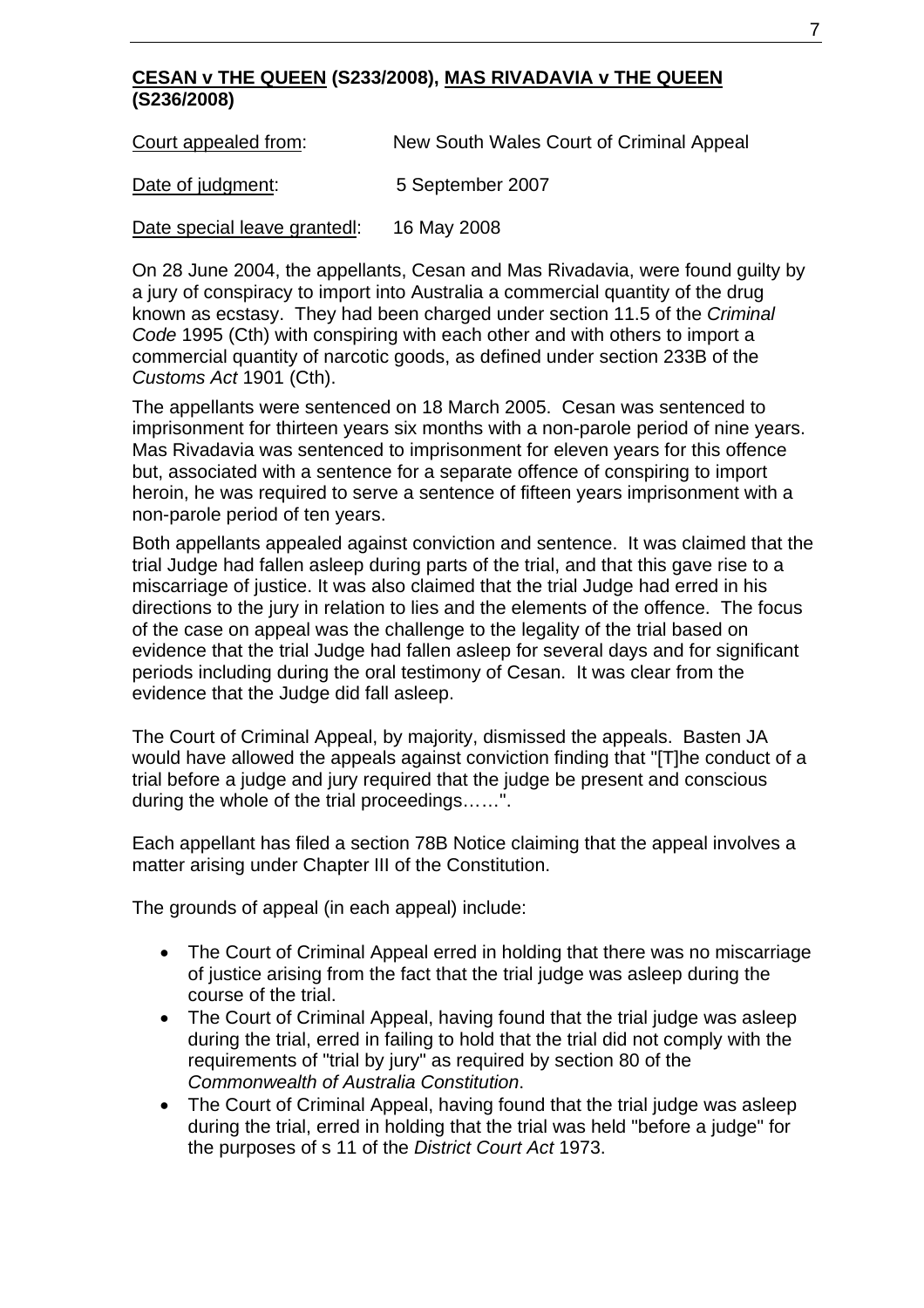### **PUTTICK v FLETCHER CHALLENGE FORESTS LIMITED (M40/2008)**

Court appealed from: Court of Appeal, Supreme Court of Victoria

Date of judgment below: 27 November 2007

Date special leave granted: 23 May 2008

Russell Puttick (the deceased) was an employee of a subsidiary corporation of the respondent (Fletcher), a New Zealand company. Between 1981 and 1989 the deceased was sent from New Zealand to asbestos manufacturing plants in Malaysia (on 8 occasions) and Belgium (on 3 occasions). In August 2003 the deceased was living in Melbourne with his wife and children and working for an Australian company when he developed symptoms of asbestos-caused malignant mesothelioma. He commenced proceedings in Victoria on 14 February 2005 against Fletcher for damages in negligence. He died from mesothelioma on 25 February 2005. His wife (the appellant) continued the claim on behalf of his estate and the children.

The appellant contended that the cause for complaint was that the deceased was permitted to be exposed to, and inhale, asbestos in the factories in Belgium and Malaysia, unaware of any danger and without any protection. It was alleged that Fletcher had a duty to, but had omitted to, take any action to warn or protect the deceased. Fletcher sought a permanent stay of the proceedings on the ground of *forum non conveniens*. Fletcher claimed that the law to be applied was the law of New Zealand and adduced evidence of the difficulties it claimed to face if the trial were held in Melbourne. The appellant submitted that the place where the cause for complaint arose and the place where Fletcher's omissions assumed any legal significance was the place where the exposure occurred. Harper J held that Fletcher's negligent conduct first assumed significance in New Zealand when the direction was given to the deceased to travel and without warning him of the dangers: the place of the tort was thus New Zealand, that consequently the applicable law (*lex loci delicti commissi*) was New Zealand law and that it would be undesirable for an Australian court to pronounce on the effect of the applicable New Zealand law. This was held to be the decisive factor, the balance of convenience being insufficient to render the forum clearly inappropriate. Fletcher had, in the alternative, sought that the action be permanently stayed on the ground that no viable cause of action was disclosed: since the *lex loci* was the law of New Zealand, under that law the appellant had no maintainable claim. Having stayed the action, Harper J did not rule on the strike-out application.

The appellant appealed and Fletcher cross-appealed, seeking to have the strikeout claim adjudicated if the stay were set aside. The majority of the Court of Appeal (Warren CJ & Chernov A, Maxwell P dissenting) dismissed the appeal on the basis that the *lex loci* was the law of New Zealand. Warren CJ considered, but distinguished three decisions of the NSW Court of Appeal on their facts. Chernov JA did not need to distinguish them as he considered that they supported the conclusion of Harper J. The majority found there was no error by Harper J in finding the place of the tort was New Zealand, nor was there error in the exercise of his discretion on the *forum non conveniens* ground. Maxwell P concluded that, while the relevant conduct began with Fletcher giving the travel direction in New Zealand, the conduct about which complaint was made was not complete until the deceased actually worked without protection in the unsafe workplaces in Malaysia and Belgium. Maxwell P considered that the NSW cases supported the conclusion